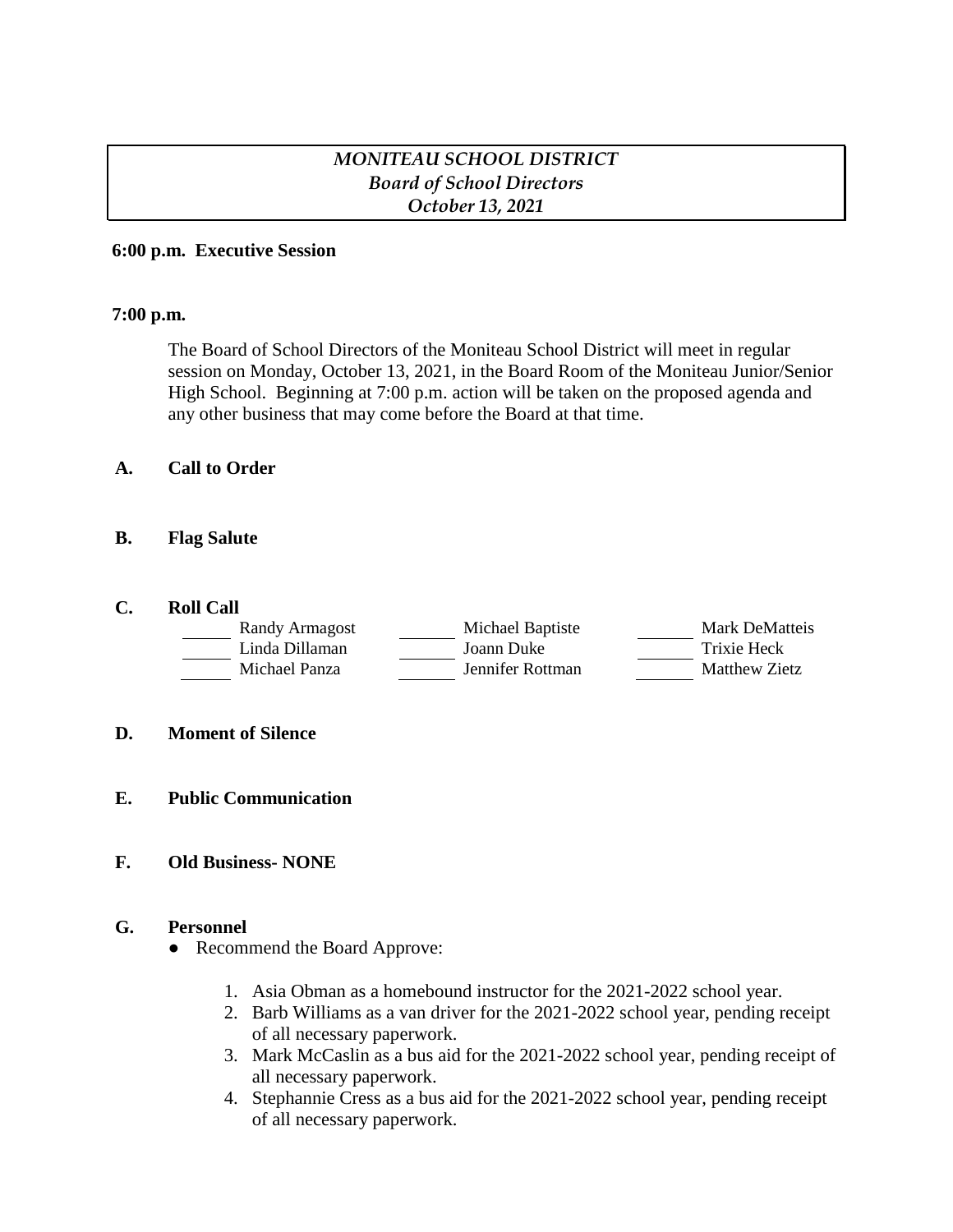- 5. Marilyn Thompson as a bus aid for the 2021-2022 school year, pending receipt of all necessary paperwork.
- 6. FMLA leave for employee #E-21-11.
- 7. Emily Moore will be a mentor for Evelyn Tebay for one year starting October 11, 2021.
- 8. The following as volunteers for Moniteau High School and Dassa McKinney for the 2021-2022 school year.

| Huth, Joseph       | Dassa Parties, Chaperone & PTO         |
|--------------------|----------------------------------------|
| Custer, Chelsea    | Dassa Clubs, Parties, Chaperone & PTO  |
| Allias, Stephanie  | Dassa Parties, Chaperone & PTO         |
| Patton, Emily      | Dassa Parties, Chaperone & PTO         |
| Patton, Josh       | Dassa Parties & Chaperone              |
| O'Brien, Holly     | Dassa Parties & Chaperone              |
| Donaldson, Melissa | Dassa Parties, Chaperone & PTO         |
| Fend, Jennifer     | Dassa Parties & Chaperone              |
| Uhlman, Laura      | Dassa Parties, Chaperone & PTO         |
| Rock, Devon        | Dassa Parties, Chaperone & PTO & Class |
|                    | activities                             |
| Huth, Sarah        | Dassa Parties, Chaperone & PTO         |
| Carr, Tanya        | Dassa Parties, Chaperone & Class       |
|                    | Activities                             |
| Renick, Mikayla    | Dassa Parties, Chaperone & PTO         |
| Beck, Rachel       | H.S. Band Parent                       |
| Brennan, Marielena | H.S. Band Parent                       |

Motion Second Vote **With Second** 

#### **H. Miscellaneous New Business**

- Recommend the Board Approve:
	- 1. **Vote on the PSBA Election.**

# ● **PSBA ELECTIONS**

#### **A .President Elect:**

 Sabrina Backer (Franklin School District) OR

David Schaap, (Brentwood Borough School District)

## **B. Vice-President:**

Allison Mathis (North Hills School District)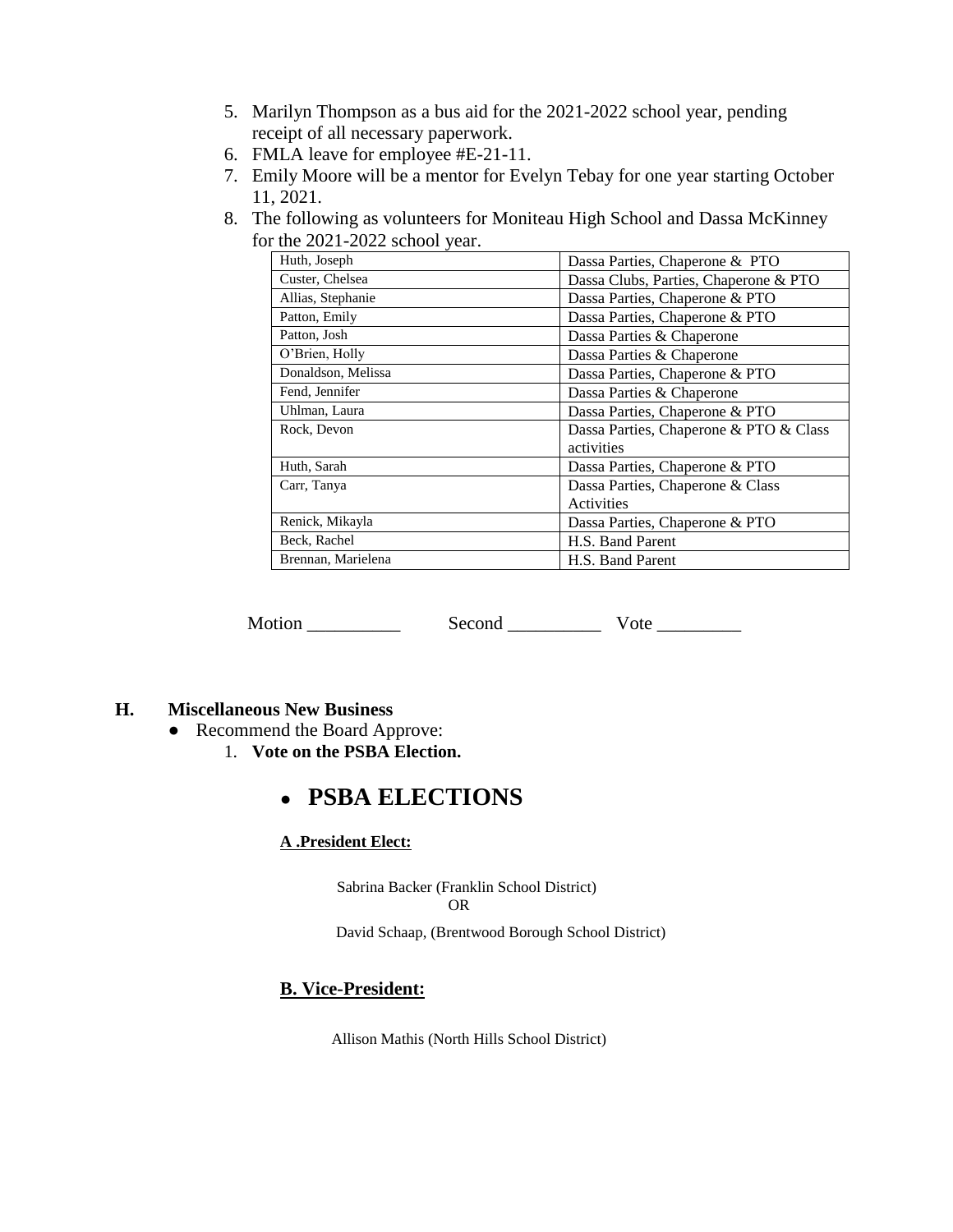## **C. Trustee (term ends December 31, 2024) (Choose up to 3 candidates**

#### **for a 3-year term**)

Richard Frerichs William LaCoff Nathan Mains

## **PSBA Election VOTES**

# **A. President:** Motion by: \_\_\_\_\_\_\_ Second by: \_\_\_\_\_\_\_\_\_ Voice Vote: \_\_\_\_\_\_\_\_ **B. Vice-President:** Motion by: \_\_\_\_\_\_\_ Second by: \_\_\_\_\_\_\_\_\_ Voice Vote: \_\_\_\_\_\_\_\_\_ **C. Trustee:** Motion by: \_\_\_\_\_\_\_Second by: \_\_\_\_\_\_\_\_\_ Voice Vote: \_\_\_\_\_\_\_\_

- 2. Placement of Student #P-21-08.
- 3. Placement of Student #P-21-09.
- 4. The contract with the Midwestern Intermediate Unit IV and Moniteau School District for IDEA-Section 619 and IDEA-B, Section 611. For the 2021-2022 school year.
- 5. Parent/Guardian Reimbursement Agreement with Moniteau School District for Student #S-21-02.
- 6. Approve 907-AR-01 (School Visitors)
- 7. Posting for Reading Interventionist, Mathematics Interventionist and Extended School Day Staff (ESSER 3 Postings).

Motion \_\_\_\_\_\_\_\_\_\_ Second \_\_\_\_\_\_\_\_\_\_ Vote \_\_\_\_\_\_\_\_\_

#### **I. Conference Requests**

- **Recommend the Board Approve:**
- **A. Diane O'Donovan and Jakquiline Conchillla to a webinar Implementing and Sustaining MTSS-R with Fidelity and Instructional Matching at Tier 3 Using Evidence Based Literacy Practices on October 21, 2021 at a cost of \$200 to the district.**
- **B. Dustin Thompson and Nicole Fox to** *Effective Communications and*  *Human Resources* **for 8 virtual sessions from November 11, 2021 to**  **January 20, 2022 at a cost of \$3990 to the district.**

Motion \_\_\_\_\_\_\_\_\_\_\_\_\_\_\_\_\_ Second \_\_\_\_\_\_\_\_\_\_\_\_\_\_\_\_ Vote \_\_\_\_\_\_\_\_\_\_\_\_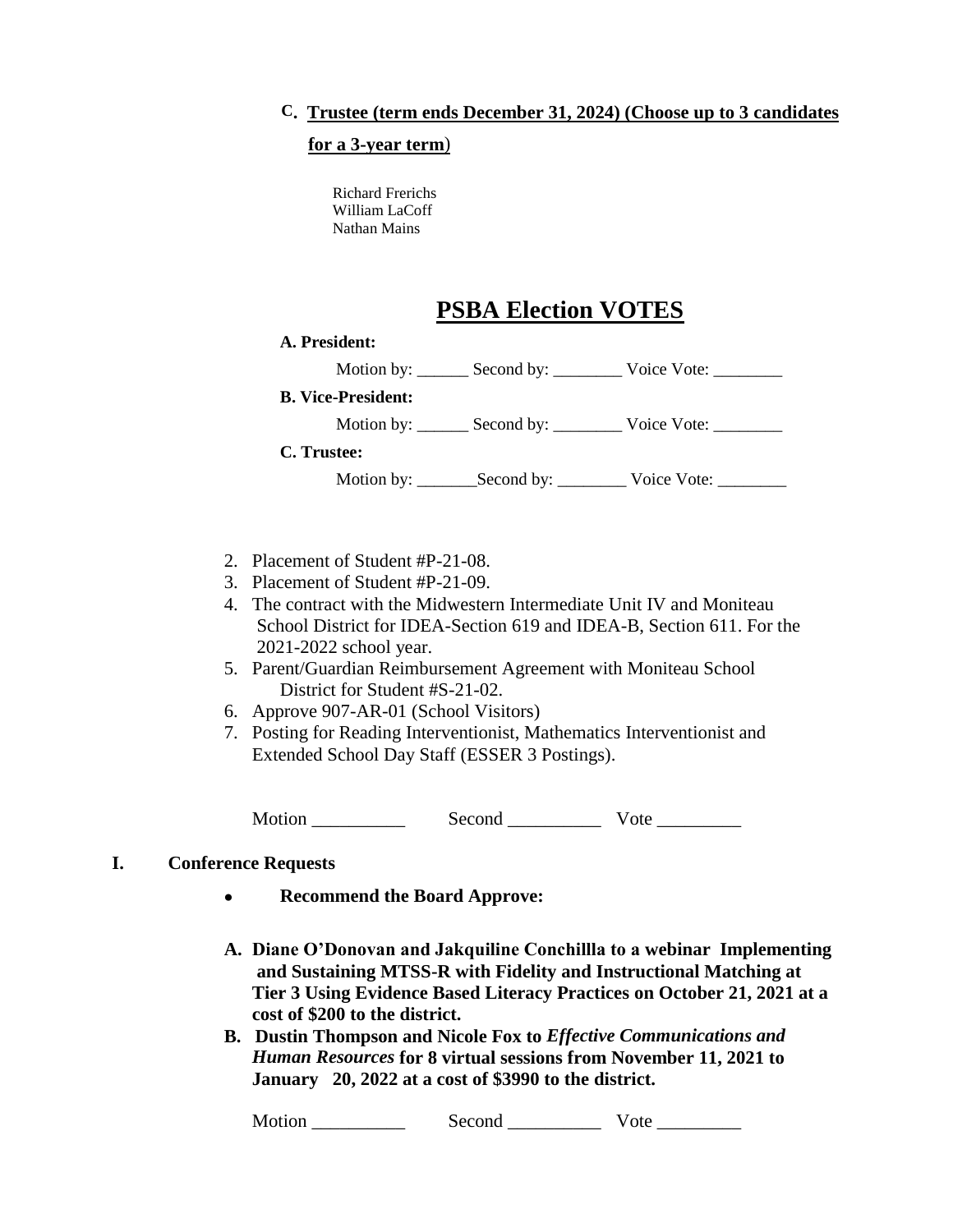#### **J. Field Trip Requests**

#### **Recommend the Board Approve:**

- 1. Approximately 6 Life Skills students to Mac's Café in Butler, PA on October 14, 2021 at a cost of \$30 to the district.
- 2. Approximately 6-8 students to PIAA State Golf championships on October 17, 2021 to October 18, 2021 at the Heritage Hills Resort & Golf Course in York, PA at a cost of \$1380 to the district.
- 3. Approximately 6 Life Skills students to Keystone Safari in Slippery Rock, PA on October 21, 2021 at a cost of \$112 to the district.
- 4. Approximately 7-9 Goals students to Slippery Rock University on November 10, 2021 at a cost of \$100 to the district.
- 5. Approximately 12 Live Skills students to Eat N Park in Butler, PA on November 16, 2021 at a cost of \$90 to the district.
- 6. Approximately 11 Life Skills Students to Anna Marie's Café in East Butler, PA on Tuesdays and or Thursdays from November 23, 2021 to January 13, 2022 at no cost to the district.

| Motion | Second |  |
|--------|--------|--|
|        |        |  |

**K. Finance**

### **L. Superintendent's Report**

#### **M. Staff Communication**

Mr. Fox Mrs. Fox Mrs. Bredl Mr. Thompson Mr. DiCaprio Mr. Campbell

Mrs. Burdick Mrs. Schnelle Mr. Greenawalt Mrs. Plecher

#### **N. Miscellaneous**

#### **O. Public Action on Executive Session (if necessary) 8:00 p.m.**

#### **Proposed Board Agenda for Regular Board Session of October 25, 2021**

**6:30 p.m. Executive Session**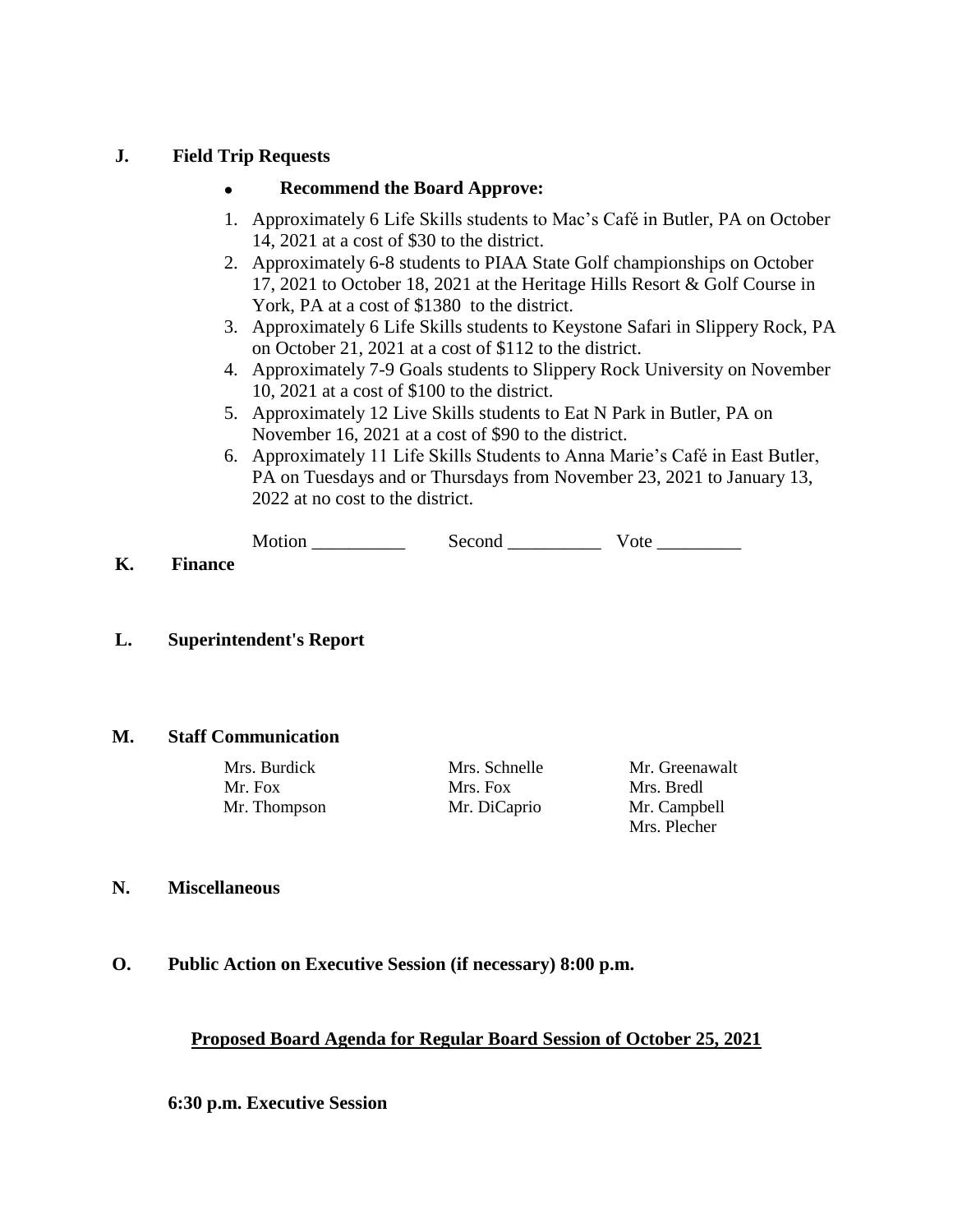#### **7:00 p.m.**

### **A. Call to Order**

#### **B. Roll Call**

| Randy Armagost | Michael Baptiste | <b>Mark DeMatteis</b> |
|----------------|------------------|-----------------------|
| Linda Dillaman | Joann Duke       | Trixie Heck           |
| Michael Panza  | Jennifer Rottman | Matthew Zietz         |

#### **B. Public Communication**

#### **D. Approve Minutes – September 27, 2021 Regular Session Board Meeting.**

#### **E. Report of Board Sub-Committees**

- Legislative Vocational/Technical Meet & Discuss Technology<br>Buildings and Grounds Act 48 Buildings and Grounds Curriculum Transportation Safety Policy Finance
- Extracurricular Activities Superintendent's Evaluation

## **F. Old Business**

**G. Personnel**

## **H. Conference Requests**

#### **I. Field Trips**

- 1. Approximately 20 Decathlon Students to Northwestern HS for Competition #2 on December 4, 2021 at a cost of \$1050 to the district.
- 2. Approximately 10 Academic Games Students to Slippery Rock University Linguishtiks Competition on December 10, 2021 at a cost of \$230 to the district.
- 3. Approximately 20 Decathlon students to Northwest, PA collegiate Academy Competition#3 on January 8, 2022 at a cost of \$1050 to the district.
- 4. Approximately 2 band students to Slippery Rock University for District Jazz Band Auditions on January 11, 2022 at a cost of \$260 to the district.
- 5. Approximately 10 Academic Games Students to slippery Rock University for Presidents Competition on January 12, 2022 at a cost of \$350 to the district.
- 6. Approximately 10 Academic Games students to Slippery Rock University Presidents competition on January 13, 2022 at a cost of \$400 to the district.
- 7. Approximately 3 band students to Neshannock High School on January 27-29, 2022 for district Band at a cost of \$340 to the district.